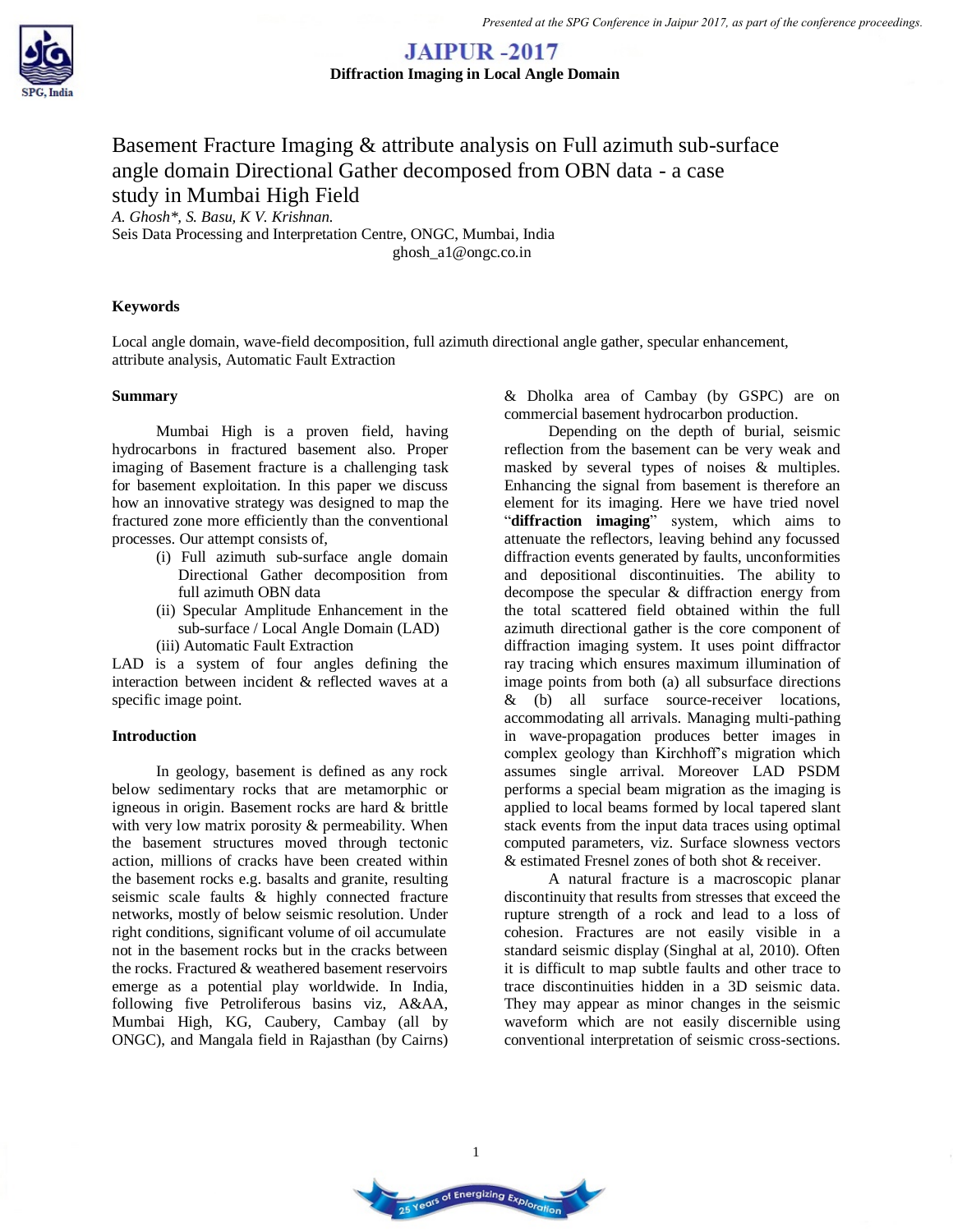Seismic attributes based on continuity and/or discontinuity principle provide useful tools to characterize fault and fractures (Chopra & Marfurt, 2007; Basir et al, 2013). We have computed seismic attributes & finally extracted 3D surfaces of small faults & fractures in the target reservoir.

## **Theory / Method with Examples** : **Work Flow :**





# **(i) LAD PSDM :**



Imaging systems involve the interaction of two wave-fields at the image points : Incident & Scattered(Reflected/Diffracted). Each wave-field can be decomposed into local plane waves or rays.

Each ray pair maps the seismic data recorded on the acquisition surface into four dimensional LAD space : dip (v<sub>1</sub>) & azimuth (v<sub>2</sub>) of the ray-pair normal, opening angle  $(Y_1)$  & opening azimuth  $(Y_2)$ . [Fig.2]

$$
U\left(\underbrace{S_x, S_y, S_z}_{\text{sourceloc}}, \underbrace{R_x, R_y, R_z}_{\text{receiverloc}}, t\right) \rightarrow I\left(\underbrace{x, y, z, V_1, V_2}_{\text{image loc}} , \underbrace{\gamma_1, \gamma_2}_{\text{string}}\right)
$$

The seismic recorded data decomposed to directional image gathers. For each direction, seismic data events corresponding to ray pairs with the same orientation of reflection surface but different opening angles are accounted for in weighted summation form. The directional gathers contain directivity-dependent information about both specular & diffraction energy.



**Fig. 2. Full Wave-field decomposition in LAD.** 

Input seismic of PSDM consists of OBN CMP Gather (maximum fold : 241, maximum offset : 3000m) having 360˚ source – receiver azimuthal distribution [Fig.3], ideal for full azimuth sub-surface angle decomposition. Interval velocity vertical function shows a very good matching with VSP (green line) at well-A as shown in Fig.4



**Fig. 3. Azimuthal Distribution** 

Fig.4. Int Vel Well-A

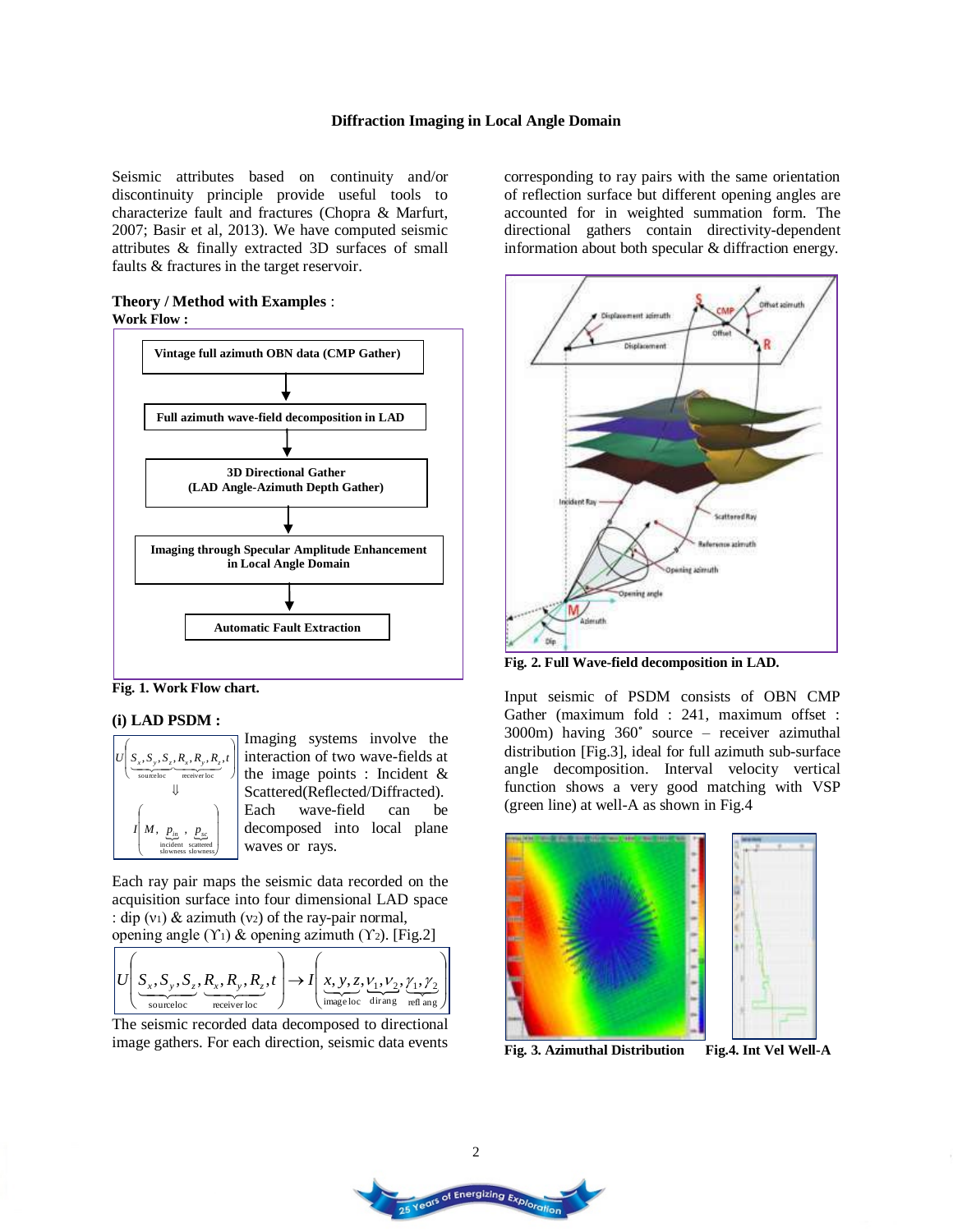Ray tracing using interval velocity model at basement level image point using migration aperture (6km X 6km) is shown below :

Total Ray : 3598, Successful Ray : 2290 (63.64%) Maximum take-off angle : 110 degree.



**Fig.5.Ray Tracing:Top View Fig.6.Ray Tr.: Side View** 

Following migration parameters are adopted :

Area : 71 SKM, Bin Size : 12.5m X 12.5m Migration Aperture : 6km X 6km, Max Freq. : 90hz Depth range: $0 - 3000$ m @ 5m, Shot Bin Size : 25.0m Half opening angle range at top :  $0 - 60$  degree Half opening angle range at bottom  $: 0 - 30$  degree Dip angle range at top  $&$  bottom :  $0 - 80$  degree Distance between ray tracing pencils : 100m Increment in depth samples between ray tracing points : 4 LAD table switch : 0 LAD table resolution reduction level : 2 No. of Rays : 26,000 Ray Pairs Reduction : 30% Reflection Fold : 500, Diffraction Fold : 1000

LAD PSDM reflection output is shown below. Reflection Gather [Fig.7] at Well-A is segregated in



**Fig. 7. Azimuth Sectoring of 360˚ Reflection Gather.** 

six reciprocal azimuth sectors :  $(0-30)$ ,  $(30-60)$ ,  $(60-$ 90), (90-120), (120-150), (150-180) having opening angle  $(0-30)$  at bottom  $\&$   $(0-60)$  at top. Clearly azimuth sectors are different from each other. Reflectors at a particular depth, showing different moveout & angle range in different azimuth sectors. Azimuthally-dependant analysis of seismic data at well–A is also shown below, in both horizontal & vertical directions. [Disk depth : 2500m]





**Fig. 8. Azimuth : 0˚ Fig. 9. Azimuth : 30˚**





**Fig. 10. Azimuth : 60˚ Fig. 11. Azimuth : 90˚**



**Fig. 12. Azimuth : 120˚ Fig. 13. Azimuth : 150˚**

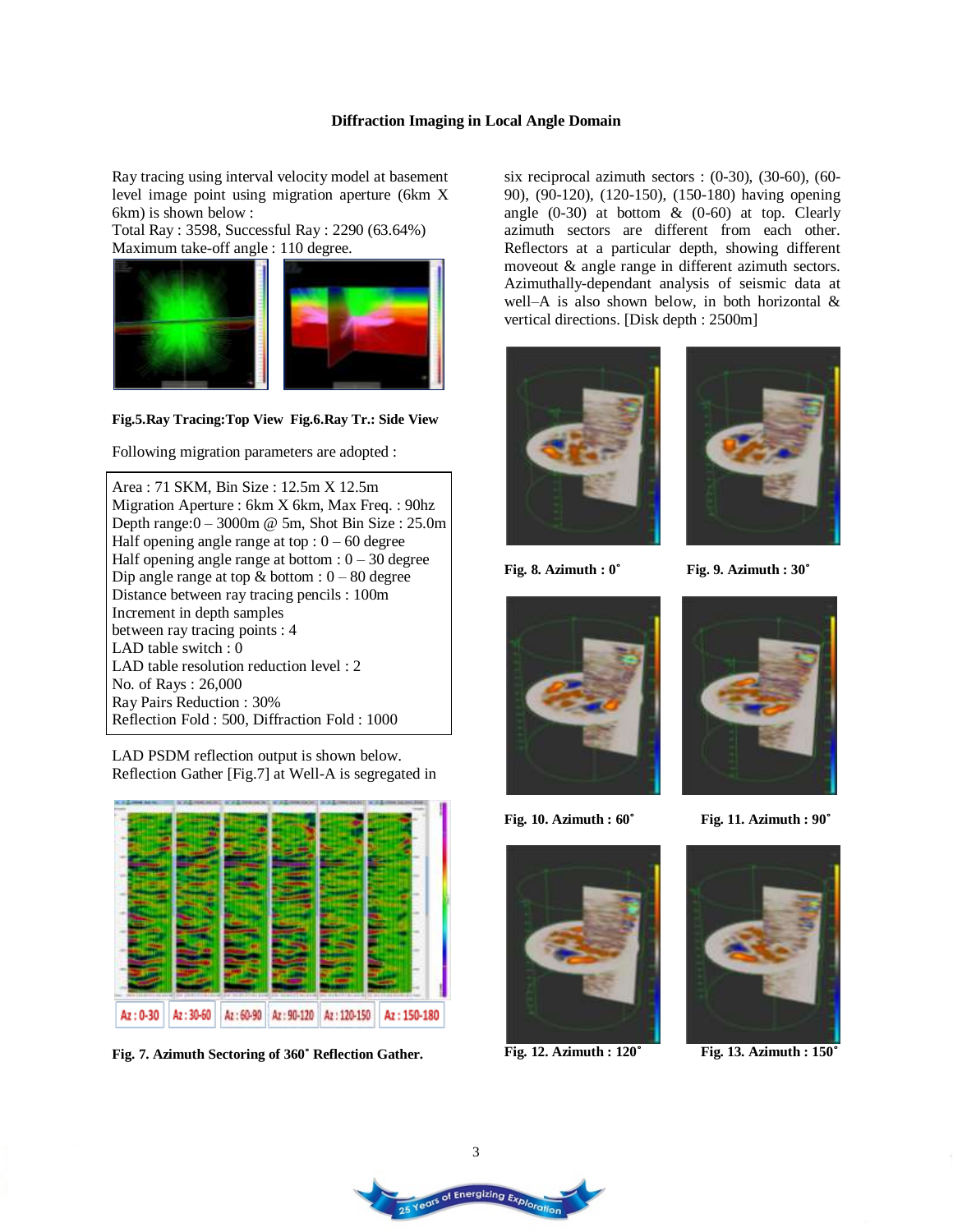Azimuthal variation of seismic amplitude at depth 1500m is clearly visible in Fig.14.



 **Fig. 14. Depth : 1500m, Azimuth : 0˚-360˚**

#### **(ii) Specular Amplitude Enhancement in LAD :**

The capability of full azimuth direction gathers to contain directivity dependent information at each subsurface point, allows the creation of enhanced feature images by applying a different specular / diffraction weighted filter to create a specular (continuous structural surface) / diffraction (discontinuous objects like small-scale fractures, faults) stack [Koren & Ravve (2011) and Ravve & Koren (2011)]. The high energy values associated with the specular directions can be used to obtain more detailed high resolution sharpened images.

Specular Stack [Fig.15] of IL passing through well-A is shown below. For comparison KPSDM stack processed in conventional way, using same input [Fig.16] is also shown.



**Fig. 15. Specular Stack.** 



**Fig. 16. KPSDM Stack using same input.** 

#### **(iii) Automatic Fault Extraction (AFE) :**

 Local waveform similarity of LAD PSDM generated diffraction stack is measured within a specific aperture defined in space & time, utilizing dip & azimuth calculations outputting Coherency cube, which provides accurate maps of the spatial change in the seismic waveform. AFE automatically interprets fault surfaces from 3D Coherency volume. It first reduces the horizontal striping generated due to acquisition footprint from the coherency volume & then enhances the linear events. In the next step, a slab of horizontal slices is processed to enhance planar feature within the slab. In the final step, digitized vectors are edited within a range of azimuths, overlapped & closely parallel vectors are removed and short co-linear vectors are linked to longer vectors giving final AFE output.

AFE results are superimposed on specular image both in vertical [Fig.17] & horizontal [Fig.18 & Fig.19] directions. AFE faults match very well with specular stack fault patterns.



**Fig. 17.** AFE superimposed on Specular stk : IL 6066.